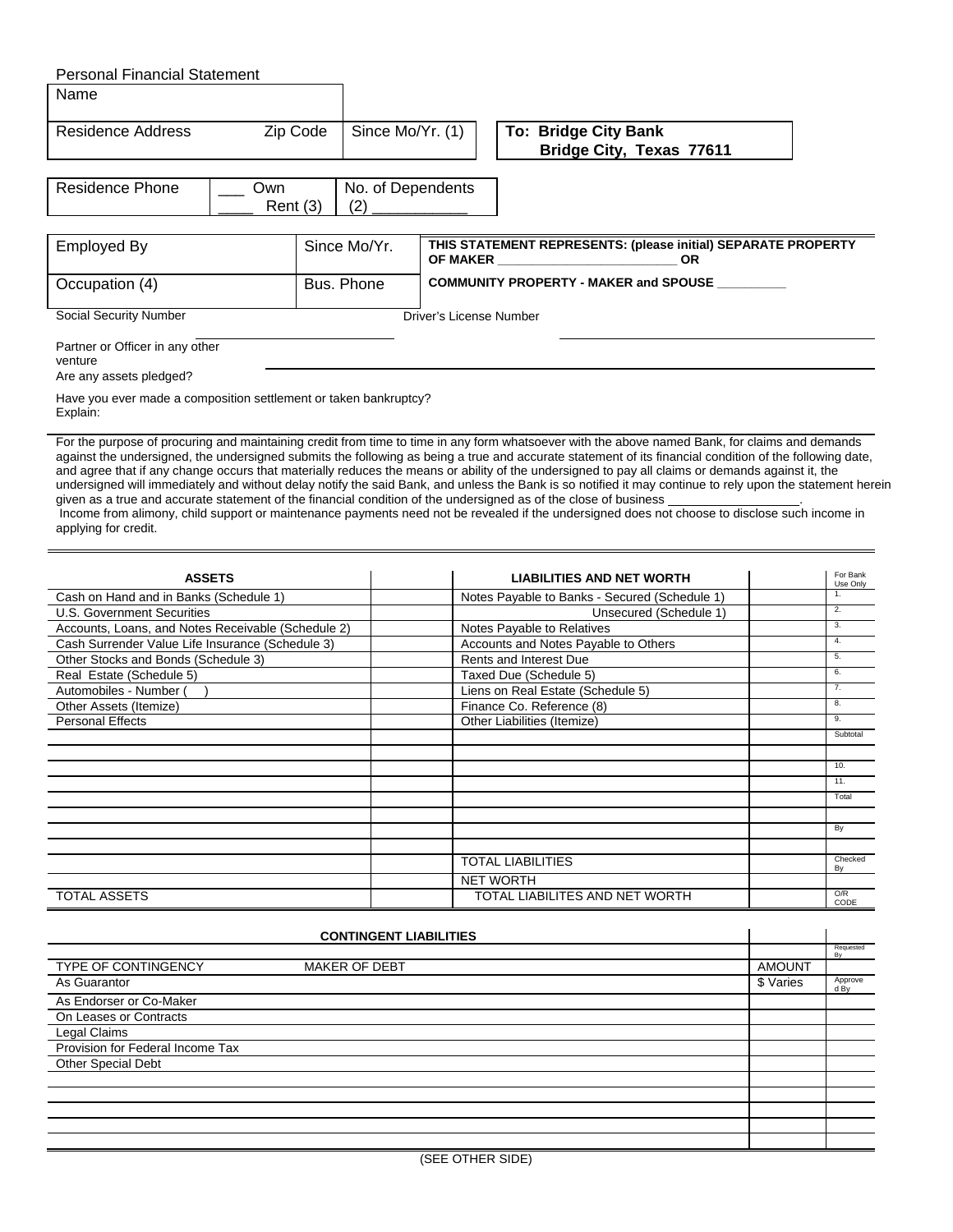## **SCHEDULES**

| No. 1 Banking Relations. (A list of all my bank savings and loan accounts.) (6) (9)                                                                          |  |                                                              |                       |                       |                          |                                         |                                |                                      |                             |                                                                           |                                     |                                |                             |                          |        |  |
|--------------------------------------------------------------------------------------------------------------------------------------------------------------|--|--------------------------------------------------------------|-----------------------|-----------------------|--------------------------|-----------------------------------------|--------------------------------|--------------------------------------|-----------------------------|---------------------------------------------------------------------------|-------------------------------------|--------------------------------|-----------------------------|--------------------------|--------|--|
| Name and Location                                                                                                                                            |  |                                                              | Deposit Balance       |                       |                          | Amount of Loan                          |                                |                                      | Maturity of Loan            |                                                                           | How Endorsed, Guaranteed or Secured |                                |                             |                          |        |  |
|                                                                                                                                                              |  |                                                              |                       |                       |                          |                                         |                                |                                      |                             |                                                                           |                                     |                                |                             |                          |        |  |
| No. 2 Accounts, Loans and<br>Notes Receivables. (A list of<br>the largest amounts owing to<br>me.)                                                           |  |                                                              |                       |                       |                          |                                         |                                |                                      |                             |                                                                           |                                     |                                |                             |                          |        |  |
| Name and Address of Debtor                                                                                                                                   |  | Amount<br>Owing                                              |                       | Age of<br>Debt        |                          |                                         |                                | Description of Nature of Debt        |                             | <b>Description of Security</b><br>Held                                    |                                     |                                |                             | Date Payment<br>Expected |        |  |
|                                                                                                                                                              |  |                                                              |                       |                       |                          |                                         |                                |                                      |                             |                                                                           |                                     |                                |                             |                          |        |  |
| No. 3 Life Insurance.                                                                                                                                        |  |                                                              |                       |                       |                          |                                         |                                |                                      |                             |                                                                           |                                     |                                |                             |                          |        |  |
| Name of Person Insured                                                                                                                                       |  | Name of Beneficiary                                          |                       |                       | Name of Insurance<br>Co. |                                         | Type of<br>Policy              | Face<br>Amount of<br>Policy<br>Value |                             | <b>Total Cash</b><br><b>Total Loans</b><br>Against<br>Surrender<br>Policy |                                     | Amount of<br>Yearly<br>Premium |                             | Is Policy<br>Assigned?   |        |  |
|                                                                                                                                                              |  |                                                              |                       |                       |                          |                                         |                                |                                      |                             |                                                                           |                                     |                                |                             |                          |        |  |
| No. 4 Other Stocks and Bonds.                                                                                                                                |  |                                                              |                       |                       |                          |                                         |                                |                                      |                             |                                                                           |                                     |                                |                             |                          |        |  |
| Face Value Bonds<br><b>Description of Security</b><br>No. Stock Shares                                                                                       |  |                                                              | Registered in Name of |                       |                          | Cost                                    | <b>Present Market</b><br>Value | Income Received<br>Last Year         |                             |                                                                           | If Pledged State to Whom            |                                |                             |                          |        |  |
|                                                                                                                                                              |  |                                                              |                       |                       |                          |                                         |                                |                                      |                             |                                                                           |                                     |                                |                             |                          |        |  |
| No. 5 Real Estate. The legal and equitable title to all the real estate listed in this statement is solely in the name of the undersigned except as follows: |  |                                                              |                       |                       |                          |                                         |                                |                                      |                             |                                                                           |                                     |                                |                             |                          |        |  |
| <b>Description Street</b><br>No.                                                                                                                             |  | Improvement<br><b>Dimensions</b><br>s Consist of<br>or Acres |                       | Mortgages or<br>Liens |                          | Due Dates<br>and Amounts<br>of Payments |                                | Assessed<br>Value                    |                             |                                                                           | Present<br>Market Value             |                                | <b>Unpaid Taxes</b><br>Year |                          | Amount |  |
|                                                                                                                                                              |  |                                                              |                       |                       |                          |                                         |                                |                                      |                             |                                                                           |                                     |                                |                             |                          |        |  |
| No. 6 Major Credit Card Reference. (7)                                                                                                                       |  |                                                              |                       |                       |                          |                                         |                                |                                      |                             |                                                                           |                                     |                                |                             |                          |        |  |
| 1.                                                                                                                                                           |  |                                                              |                       |                       |                          |                                         |                                | Fire Insurance - Buildings           | <b>INSURANCE COVERAGE</b>   |                                                                           |                                     |                                |                             | \$                       |        |  |
| Card No.                                                                                                                                                     |  |                                                              |                       |                       |                          |                                         |                                |                                      | Household Effects and Autos |                                                                           |                                     |                                |                             |                          |        |  |

| . .      | <b>HIGHTOUIGHTOU</b><br>punun iyo | - 14 |
|----------|-----------------------------------|------|
| Card No. | Household Effects and Autos       |      |
| ۷.       | Liability Insurance - Automobiles |      |
| Card No. | Personal                          |      |
| J.       | <b>General Public</b>             |      |
| Card No. | Other Insurance                   |      |
|          |                                   |      |
|          |                                   |      |